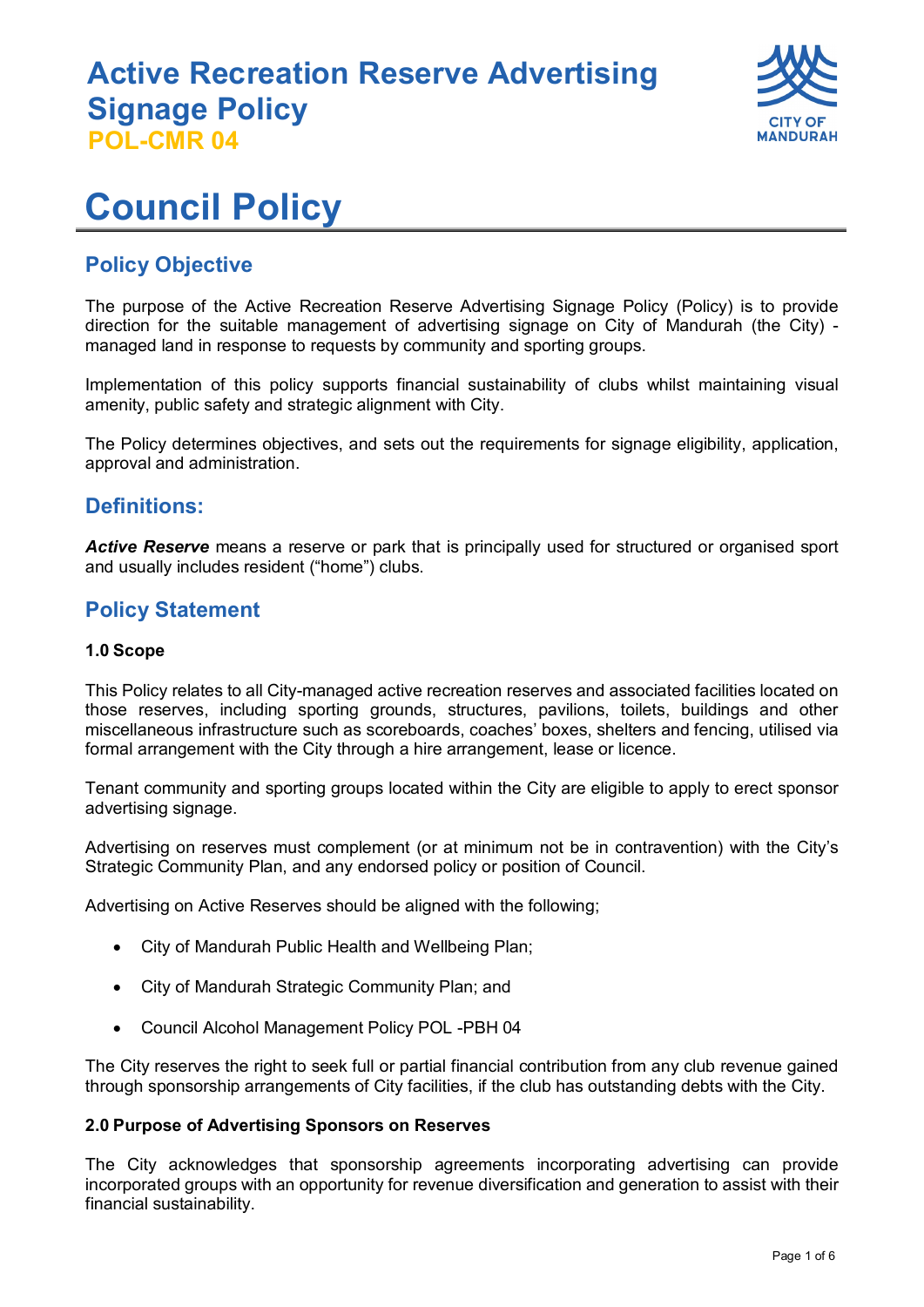

The objectives of this policy are to:

- Provide City officers with a framework for decision-making in relation to signage and naming rights requests as part of sponsorship arrangements negotiated by incorporated groups.
- Articulate a clear direction to incorporated groups outlining the parameters when sourcing suitable sponsors and negotiating sponsorship arrangements on assets under the care and control of the City.
- Enable requests for signage to be administered in a timely, relevant, consistent and equitable manner.
- Ensure facilities continue to be accessible and safe for use by the whole community.
- Ensure signage is consistent with City strategic direction including signage positioning, themes, content, design and display.

The scope of this policy does not include:

- Passive public open space;
- Advertising on a Road Reserve; or
- City directly seeking or directly distributing sponsorships.

#### **2.1 Sponsor Agreement**

Sponsorship is required to comply with:

- relevant land use and land planning requirements and legislation;
- statutory approvals and/or permits;
- any agreement already in place including but not limited to Lease/Licence Agreement and or Seasonal Hirer Agreement.

#### **2.2 Advertising prohibited:**

Proposals for advertising sponsors that include the following will not be approved:

- Depict images of unhealthy food;
- Promote smoking, tobacco or related products or related companies;
- Depict images that promote alcohol or the consumption of alcohol products;
- Include content that is considered by the City to be false, deceptive, misleading, offensive or discriminatory or not in the spirit of this Policy;
- Organisations or companies that are in legal dispute with the City at the time of application;
- Organisations, companies or themes that are considered to be inconsistent with the City's vision, values or strategic direction; or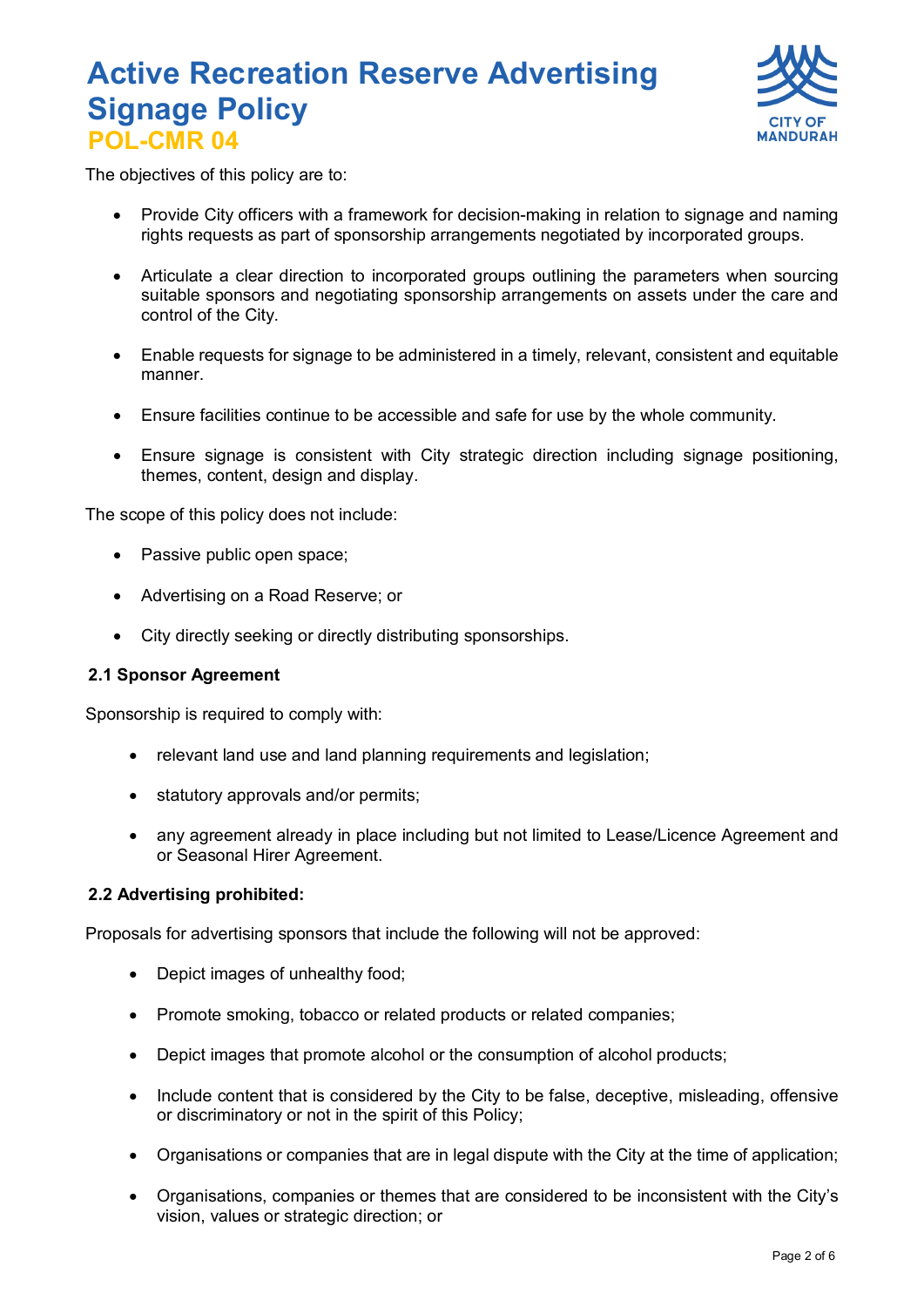

• Naming rights of an individual (refer to Naming of Community Infrastructure and Public Places POL-PKR04).

#### **2.3 Positioning of advertising signage**

The following relates to the positioning of any sponsor advertising signage:

- All sponsor advertising signage must be placed to display inward to the reserve and not positioned to be viewed by passing traffic or people beyond the reserve;
- Community and sporting groups are permitted to use advertising and sponsorship signage on the display screens of electronic scoreboards during allocated usage times;
- Freestanding signs for sponsor advertising will not be permitted except where there is no oval fencing, or extenuating circumstances can be demonstrated; and
- During events/external hire, the City reserves the right to erect advertising, promotional and sponsorship signage and, if required, the sporting/community group will remove any branding conflicts that arise during this period.

#### **3.0 Venue Naming Right Conditions**

Community and sporting groups may apply for conditional approval for venue naming rights on City owned and/or managed reserves in connection with sponsorship naming rights and the following conditions:

- Any sponsorship package that includes naming rights of a land area or building must be preapproved by the City prior to any formal agreement with the proposed sponsor;
- The official public name or title of the land area or building will not change;
- Council names for the reserve, buildings and other reserve infrastructure will prevail in public documents e.g. Council reports, engineering / road plans, directories, websites etc;
- Community and sporting groups may use the approved alternate sponsorship name of the land area or building for the purposes of the group's organisation, events or competition they may be involved in and/or coordinate only;
- The term of the naming rights is limited to the term of the community and sporting groups licence/lease and/or seasonal hire agreement over the reserve, furthermore the sponsorship agreement for naming rights must detail the term of the naming rights; and
- A formal sponsorship agreement must include the details of any signage and will need to adhere to this policy and Local Planning Policy LPP2 Signage*.*

#### **4.0 Advertising Signage**

Advertising Signage can be classified into three categories and must be consistent with section 1 and 2.2 of this policy:

• Temporary Sponsorship Signage: typically placed on a reserve adjacent to a playing field or building for the duration of a particular game, activity or event;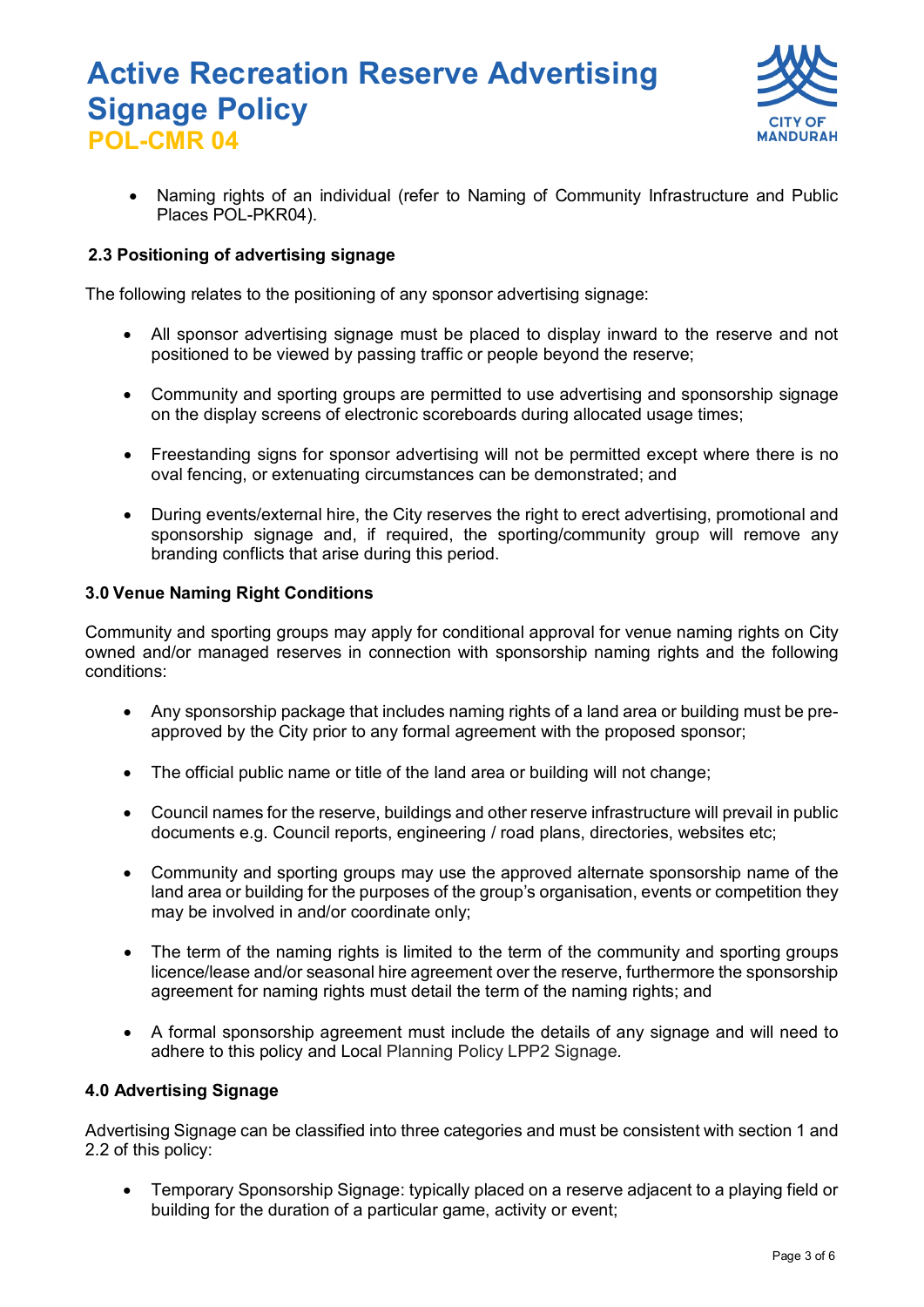

- Permanent Sponsorship Signage: signs affixed securely to either a building, or perimeter fence or like feature (standalone structures) and which remain in place for the duration of the agreement; and
- Electronic Scoreboards: advertising or promotional signage displayed on the electronic scoreboard screens located on Active Reserves used by the tenant clubs at that reserve.

#### **4.1 Temporary Sponsorship Signage**

Temporary Advertising Signage does not require approval from the City if it meets the following criteria:

- Displays the name of the sponsored organisation or event in a prominent manner;
- Is only displayed for the duration of the particular game, activity or event involving the sponsored organisation and is removed thereafter;
- Is not constructed or located in a manner so as to constitute a hazard or cause an obstruction to other facility users or the general public;
- Is contained within the facility being used by the sponsored organisation and is not placed or affixed in a public street or thoroughfare; and
- Meets the requirements of Local Planning Policy LPP2 Signage*.*

#### **4.2 Permanent Sponsorship Signage**

To provide general direction, Permanent Sponsorship Signage is required to meet the following criteria prior to City approval:

- Planning approval and/or building permit to be obtained, unless confirmed by the City to be exempt from such requirements:
- Formal consent of the City as Lessor/Licensor/Landowner be obtained to the proposed Permanent Sponsorship Signage. Where the signage is not located within an existing lease or licence area, then a variation to any existing lease or licence may be required to incorporate the site on which the signage is located, together with any related statutory approvals (such as approval from the Minister of Lands where applicable);
- Meet the requirements of Local Planning Policy LPP2 Signage:
- Should a sign be located inside a building, approvals will need to be obtained by the relevant business unit of the City;
- Be contained within the facility (internally facing to the activities) being used by the sponsored organisation and should not in any case be visible from a public street;
- Support for the signage is given by other regular user groups:
- All fixed signs should be removed at the expiration of the sponsorship agreement and walls/posts be made good by the club/group;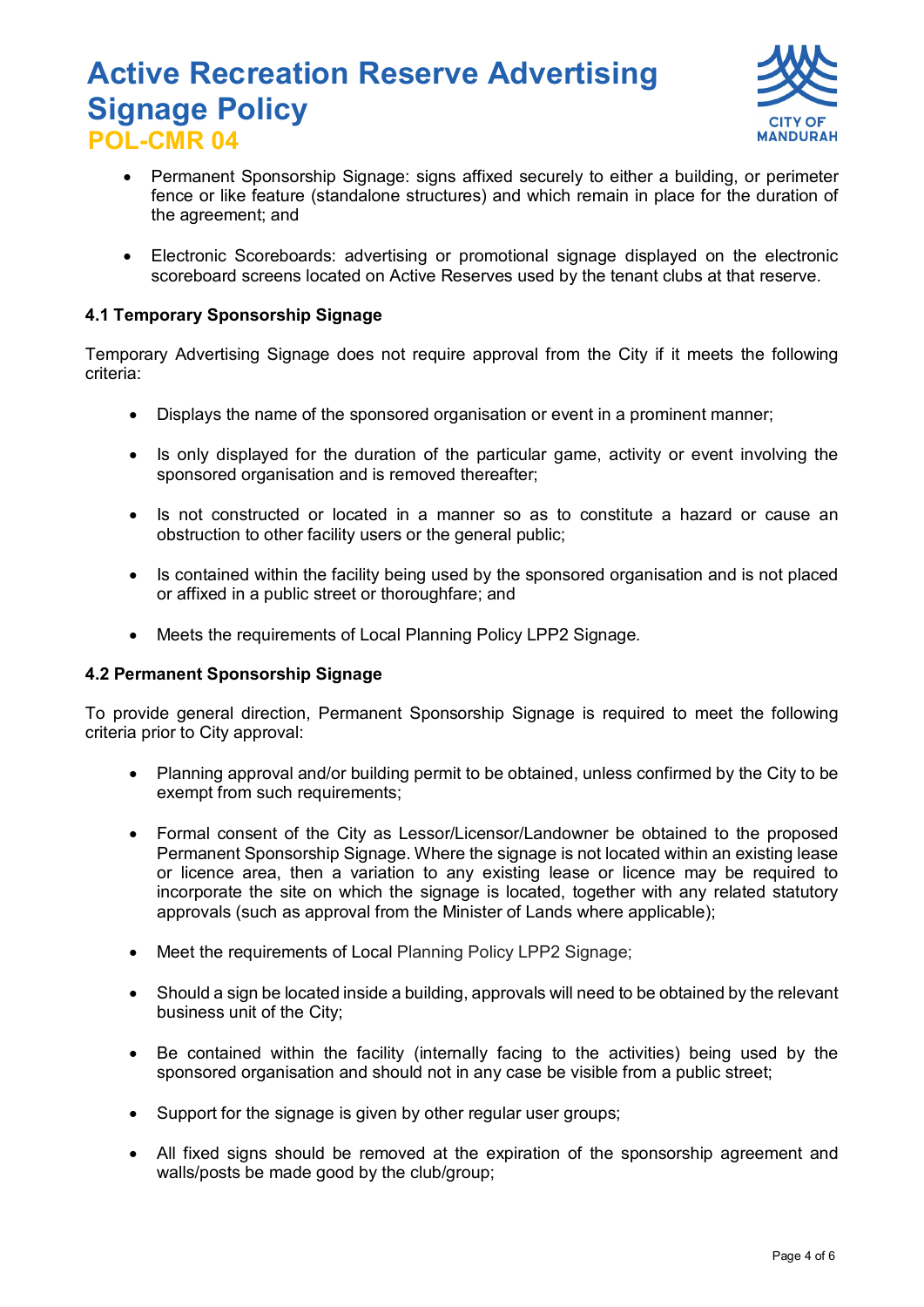

- All permanent signage is to be adequately maintained by the organisation who sought approval to the satisfaction of the City;
- The City reserves the right to require removal of any approved signage at any time; and
- The community/sporting group is responsible for the installation, maintenance, replacement and any other items deemed necessary by City Officers as outlined in the written approvals provided by the City.

#### **4.3. Electronic Scoreboards**

Electronic Scoreboard Advertising does not require approval from the City if it meets the criteria listed under temporary signage and;

- Displays the name of the sponsored organisation or event in a prominent manner;
- Is displayed for the duration of the particular game, activity or event involving the sponsored organisation and is removed thereafter;
- Is not constructed or located in a manner so as to constitute a hazard or cause an obstruction to other facility users or the general public;
- Is contained within the facility being used by the sponsored organisation and is not placed in a public street or thoroughfare; and
- Meets the requirements of Local Planning Policy LPP2 Signage

#### **4.4 Signage Costs and Installation**

All costs associated with the design, production, display and installation of all signage shall be borne by the community/sporting group.

Prior to installation, signage specifications and installation methods must be approved by the City.

All costs associated with the maintenance and removal of all signage shall be borne by the community/sporting group.

#### **4.5 Advertising and Signage Generally**

All signage must be in accordance with the City's Planning Policy LPP2 Signage and *Local Government Property & Public Places Local Law 2016*.

#### **5.0 Approval**

Applications will be considered and determined in accordance with this Policy, City policies and local laws. In exceptional circumstances where it is considered appropriate for applications inconsistent with this Policy the matter will be referred to Council.

The City of Mandurah will convey the outcome to the applicant in writing, where applicable with the appropriate approvals and conditions.

Applications where the total value of the sponsorship proposal exceeds \$50,000 per year, the matter will be referred to Council for consideration.